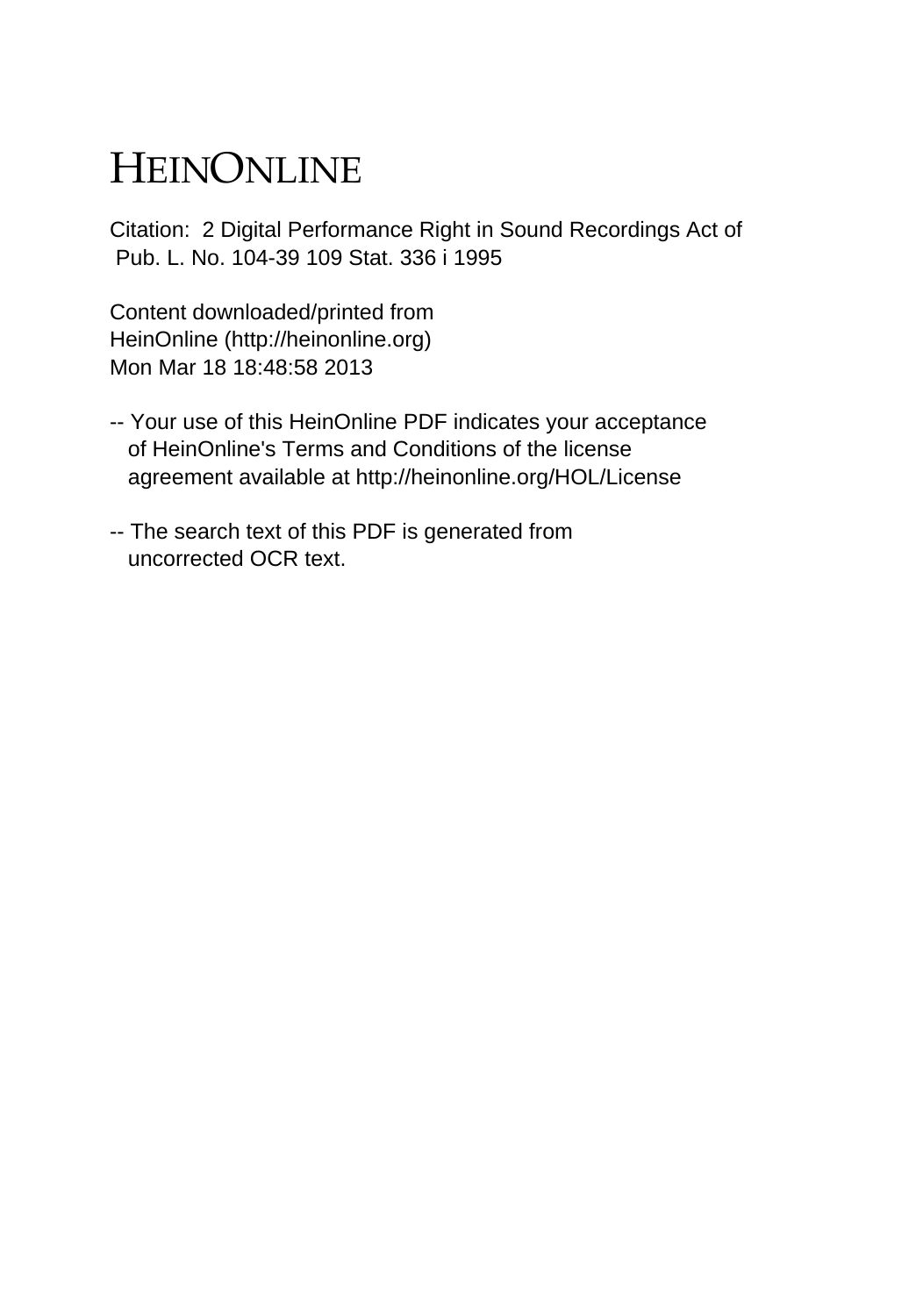Volume 2

## **DIGITAL PERFORMANCE RIGHT IN SOUND RECORDINGS ACT OF 1995**

Public Law 104-39

November 1, 1995

109 Stat. 336

**HEARINGS** 

96<sup>th</sup> Congress

7. Copyright Issues: Cable Television and Performance Rights, Hearing before the Subcommittee on Courts, Civil Liberties and the Administration of Justice of the House Judiciary Committee, November 15, 26, 27, 1979.

95<sup>th</sup> Congress

8. Performance Rights in Sound Recordings, Hearings before the Subcommittee on Courts, Civil Liberties and the Administration of Justice of the House Judiciary Committee, 95<sup>th</sup> Congress, March 29, 20; May 24,25, 1978.